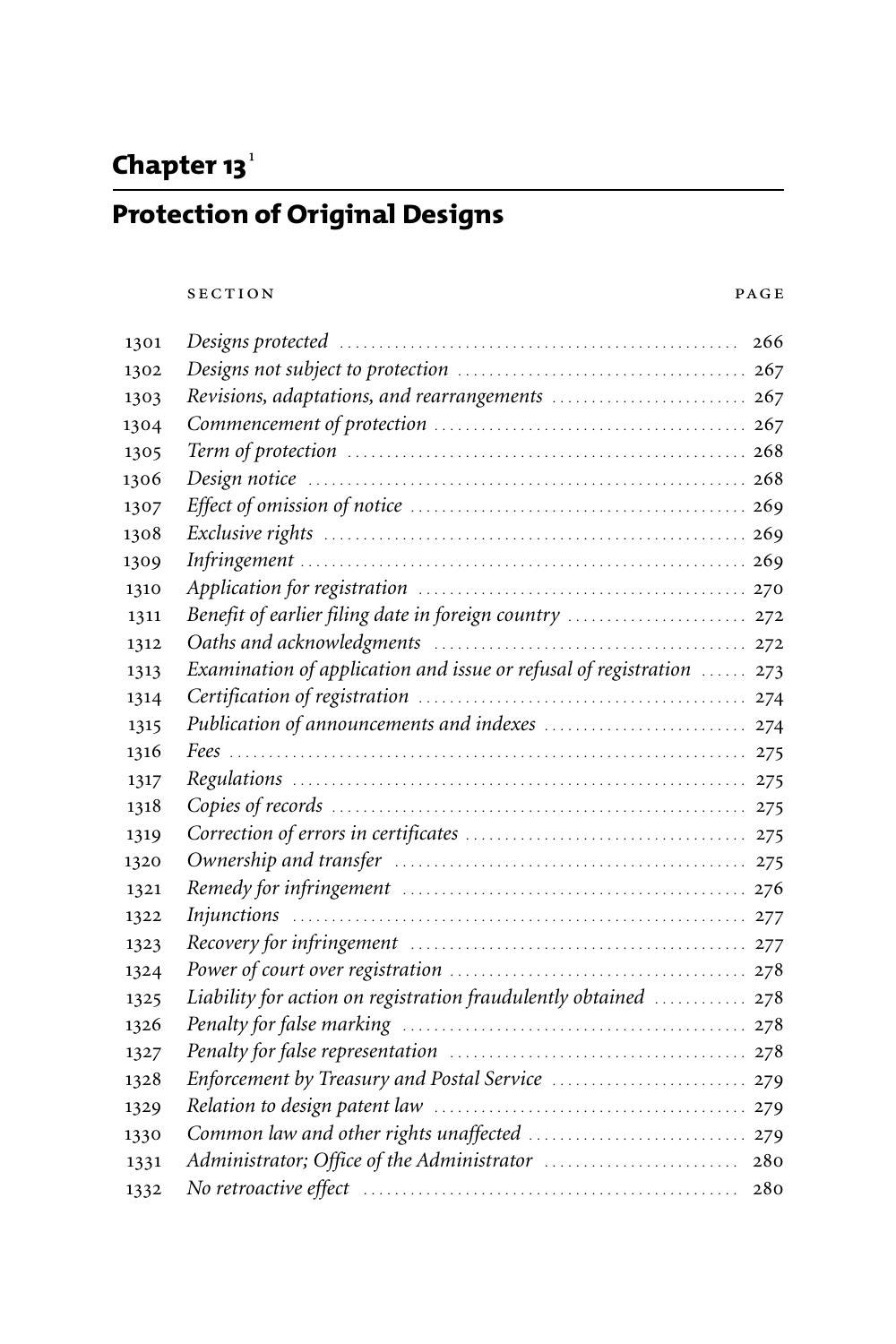#### **§1301 · Designs protected**2

(a) DESIGNS PROTECTED. -

 $(1)$  In GENERAL. — The designer or other owner of an original design of a useful article which makes the article attractive or distinctive in appearance to the purchasing or using public may secure the protection provided by this chapter upon complying with and subject to this chapter.

(2) Vessel features.—The design of a vessel hull, deck, or combination of a hull and deck, including a plug or mold, is subject to protection under this chapter, notwithstanding section 1302(4).

(3) Exceptions. - Department of Defense rights in a registered design under this chapter, including the right to build to such registered design, shall be determined solely by operation of section 2320 of title 10 or by the instrument under which the design was developed for the United States Government.

 $(b)$  DEFINITIONS. — For the purpose of this chapter, the following terms have the following meanings:

(1) A design is "original" if it is the result of the designer's creative endeavor that provides a distinguishable variation over prior work pertaining to similar articles which is more than merely trivial and has not been copied from another source.

(2) A"useful article" is a vessel hull or deck, including a plug or mold,which in normal use has an intrinsic utilitarian function that is not merely to portray the appearance of the article or to convey information. An article which normally is part of a useful article shall be deemed to be a useful article.

 $(3)$  A "vessel" is a craft —

(A) that is designed and capable of independently steering a course on or through water through its own means of propulsion; and

(B) that is designed and capable of carrying and transporting one or more passengers.

(4) A 'hull' is the exterior frame or body of a vessel, exclusive of the deck, superstructure, masts, sails, yards, rigging, hardware, fixtures, and other attachments.

(5) A"plug" means a device or model used to make a mold for the purpose of exact duplication, regardless of whether the device or model has an intrinsic utilitarian function that is not only to portray the appearance of the product or to convey information.

(6) A "mold" means a matrix or form in which a substance for material is used, regardless of whether the matrix or form has an intrinsic utilitarian function that is not only to portray the appearance of the product or to convey information.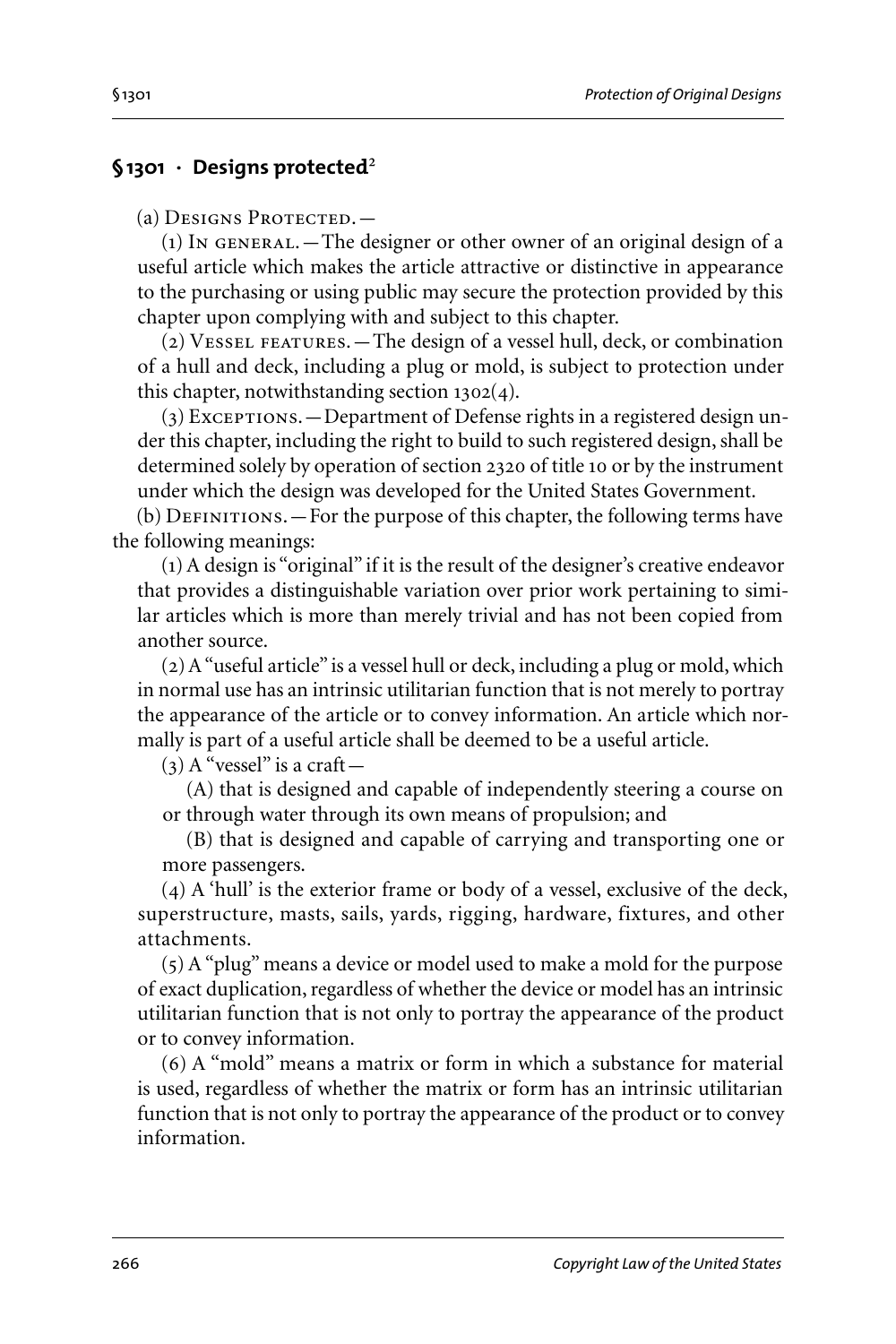(7) A 'deck' is the horizontal surface of a vessel that covers the hull, including exterior cabin and cockpit surfaces and exclusive of masts, sails, yards, rigging, hardware, fixtures, and other attachments.

## **§1302 · Designs not subject to protection**3

Protection under this chapter shall not be available for a design that is -

(1) not original;

(2) staple or commonplace, such as a standard geometric figure, a familiar symbol, an emblem, or a motif, or another shape, pattern, or configuration which has become standard, common, prevalent, or ordinary;

(3) different from a design excluded by paragraph (2) only in insignificant details or in elements which are variants commonly used in the relevant trades;

(4) dictated solely by a utilitarian function of the article that embodies it; or

(5) embodied in a useful article that was made public by the designer or owner in the United States or a foreign country more than 2 years before the date of the application for registration under this chapter.

## **§1303 · Revisions, adaptations, and rearrangements**

Protection for a design under this chapter shall be available notwithstanding the employment in the design of subject matter excluded from protection under section 1302 if the design is a substantial revision, adaptation, or rearrangement of such subject matter. Such protection shall be independent of any subsisting protection in subject matter employed in the design, and shall not be construed as securing any right to subject matter excluded from protection under this chapter or as extending any subsisting protection under this chapter.

## **§1304 · Commencement of protection**

The protection provided for a design under this chapter shall commence upon the earlier of the date of publication of the registration under section 1313(a) or the date the design is first made public as defined by section 1310(b).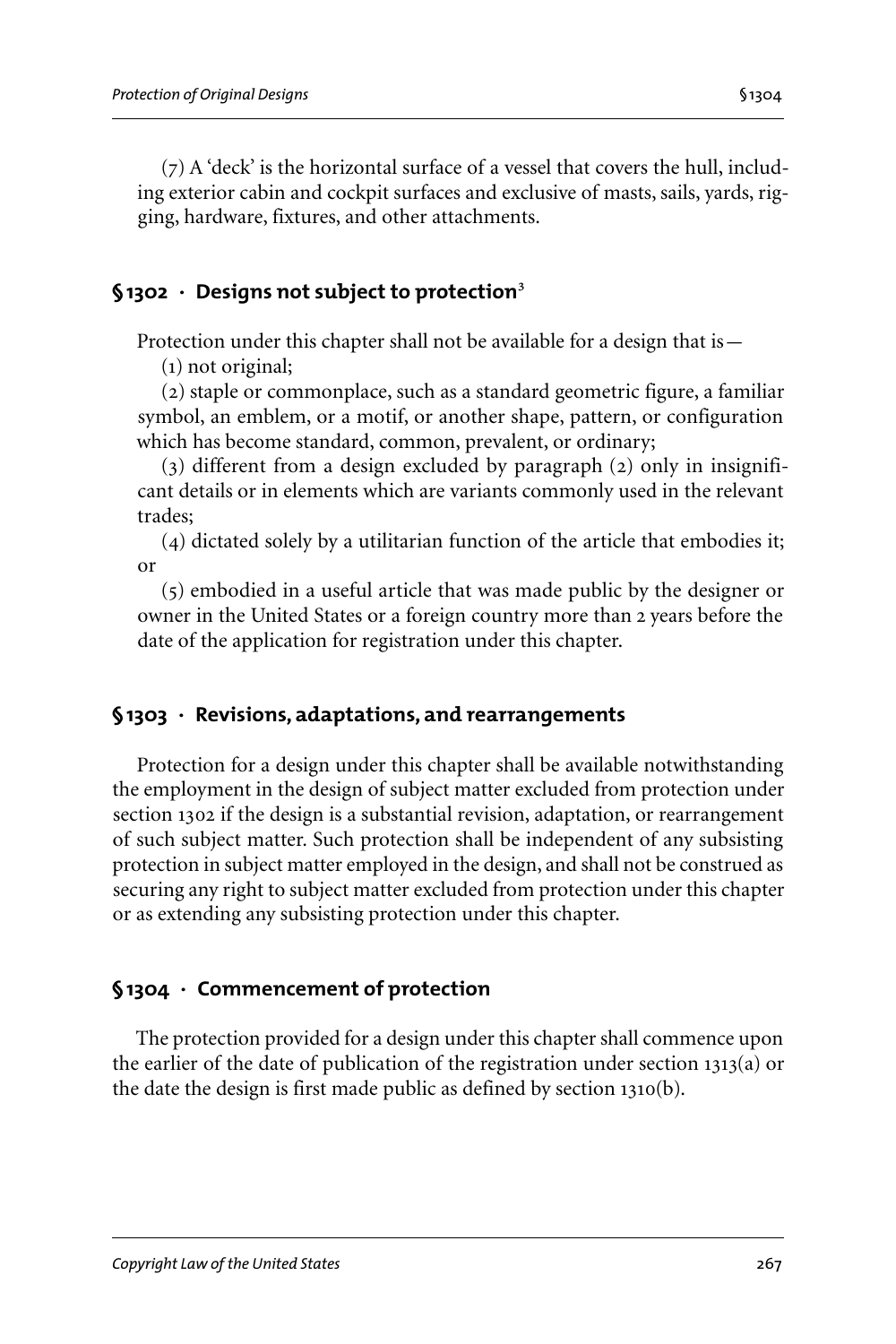## **§1305 · Term of protection**

(a) In General.—Subject to subsection (b), the protection provided under this chapter for a design shall continue for a term of 10 years beginning on the date of the commencement of protection under section 1304.

(b) Expiration.—All terms of protection provided in this section shall run to the end of the calendar year in which they would otherwise expire.

(c) Termination of Rights.—Upon expiration or termination of protection in a particular design under this chapter, all rights under this chapter in the design shall terminate, regardless of the number of different articles in which the design may have been used during the term of its protection.

## **§1306 · Design notice**

(a) Contents of Design Notice.—

(1) Whenever any design for which protection is sought under this chapter is made public under section 1310(b), the owner of the design shall, subject to the provisions of section 1307, mark it or have it marked legibly with a design notice consisting of—

(A) the words "Protected Design", the abbreviation "Prot'd Des.", or the letter "D" within a circle,  $(\mathbb{D})$ , or the symbol "\*D\*";

(B) the year of the date on which protection for the design commenced; and

(C) the name of the owner, an abbreviation by which the name can be recognized, or a generally accepted alternative designation of the owner.

Any distinctive identification of the owner may be used for purposes of subparagraph (C) if it has been recorded by the Administrator before the design marked with such identification is registered.

(2) After registration, the registration number may be used instead of the elements specified in subparagraphs (B) and (C) of paragraph (1).

(b) LOCATION OF NOTICE. - The design notice shall be so located and applied as to give reasonable notice of design protection while the useful article embodying the design is passing through its normal channels of commerce.

(c) Subsequent Removal of Notice.—When the owner of a design has complied with the provisions of this section, protection under this chapter shall not be affected by the removal, destruction, or obliteration by others of the design notice on an article.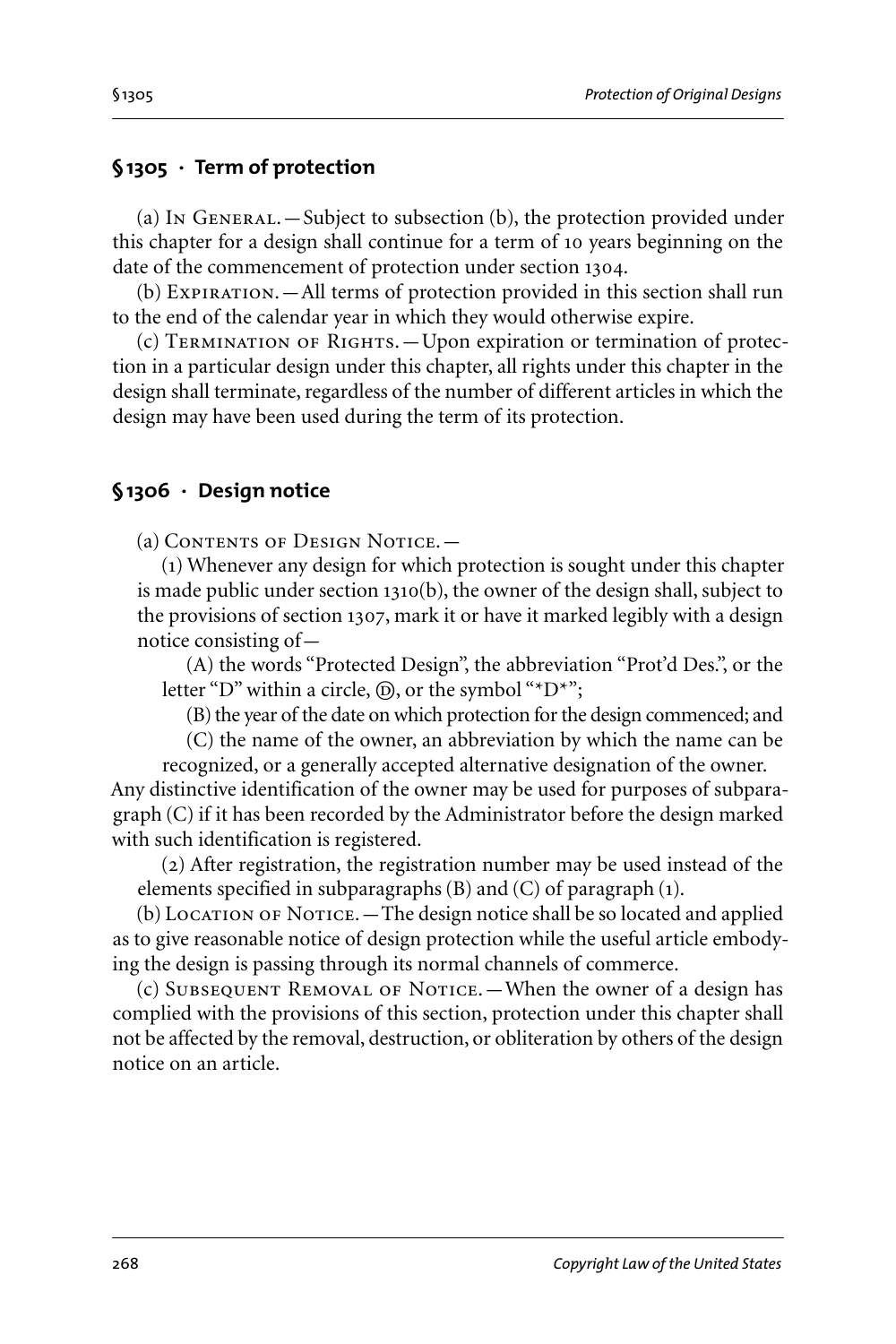## **§1307 · Effect of omission of notice**

(a)  $A$ CTIONS WITH NOTICE. — Except as provided in subsection (b), the omission of the notice prescribed in section 1306 shall not cause loss of the protection under this chapter or prevent recovery for infringement under this chapter against any person who, after receiving written notice of the design protection, begins an undertaking leading to infringement under this chapter.

(b) ACTIONS WITHOUT NOTICE. - The omission of the notice prescribed in section 1306 shall prevent any recovery under section 1323 against a person who began an undertaking leading to infringement under this chapter before receiving written notice of the design protection. No injunction shall be issued under this chapter with respect to such undertaking unless the owner of the design reimburses that person for any reasonable expenditure or contractual obligation in connection with such undertaking that was incurred before receiving written notice of the design protection, as the court in its discretion directs. The burden of providing written notice of design protection shall be on the owner of the design.

## **§1308 · Exclusive rights**

The owner of a design protected under this chapter has the exclusive right to—

(1) make, have made, or import, for sale or for use in trade, any useful article embodying that design; and

(2) sell or distribute for sale or for use in trade any useful article embodying that design.

## **§1309 · Infringement**

(a) Acts of INFRINGEMENT. - Except as provided in subsection  $(b)$ , it shall be infringement of the exclusive rights in a design protected under this chapter for any person, without the consent of the owner of the design, within the United States and during the term of such protection, to—

(1) make, have made, or import, for sale or for use in trade, any infringing article as defined in subsection (e); or

(2) sell or distribute for sale or for use in trade any such infringing article.

(b) ACTS OF SELLERS AND DISTRIBUTORS. - A seller or distributor of an infringing article who did not make or import the article shall be deemed to have infringed on a design protected under this chapter only if that person—

(1) induced or acted in collusion with a manufacturer to make, or an importer to import such article, except that merely purchasing or giving an order to purchase such article in the ordinary course of business shall not of itself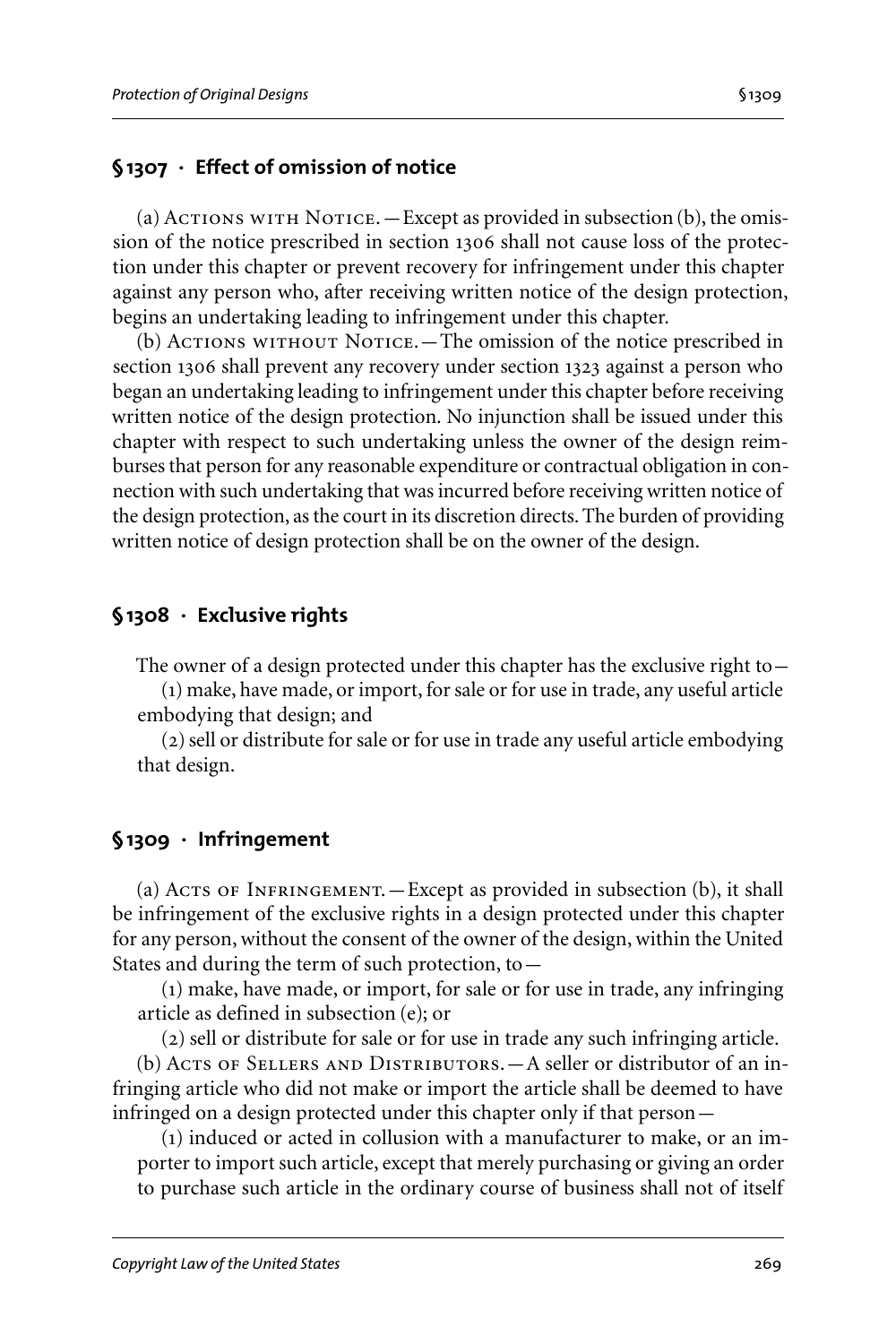constitute such inducement or collusion; or

(2) refused or failed, upon the request of the owner of the design, to make a prompt and full disclosure of that person's source of such article, and that person orders or reorders such article after receiving notice by registered or certified mail of the protection subsisting in the design.

 $(c)$  Acts without KNOWLEDGE.  $-$  It shall not be infringement under this section to make, have made, import, sell, or distribute, any article embodying a design which was created without knowledge that a design was protected under this chapter and was copied from such protected design.

(d) Acts in Ordinary Course of Business.—A person who incorporates into that person's product of manufacture an infringing article acquired from others in the ordinary course of business, or who, without knowledge of the protected design embodied in an infringing article, makes or processes the infringing article for the account of another person in the ordinary course of business, shall not be deemed to have infringed the rights in that design under this chapter except under a condition contained in paragraph  $(1)$  or  $(2)$  of subsection  $(b)$ . Accepting an order or reorder from the source of the infringing article shall be deemed ordering or reordering within the meaning of subsection  $(b)(2)$ .

(e) Infringing Article Defined.—As used in this section, an "infringing article" is any article the design of which has been copied from a design protected under this chapter, without the consent of the owner of the protected design. An infringing article is not an illustration or picture of a protected design in an advertisement, book, periodical, newspaper, photograph, broadcast, motion picture, or similar medium. A design shall not be deemed to have been copied from a protected design if it is original and not substantially similar in appearance to a protected design.

(f) Establishing Originality.—The party to any action or proceeding under this chapter who alleges rights under this chapter in a design shall have the burden of establishing the design's originality whenever the opposing party introduces an earlier work which is identical to such design, or so similar as to make prima facie showing that such design was copied from such work.

 $(g)$  REPRODUCTION FOR TEACHING OR ANALYSIS.  $-It$  is not an infringement of the exclusive rights of a design owner for a person to reproduce the design in a useful article or in any other form solely for the purpose of teaching, analyzing, or evaluating the appearance, concepts, or techniques embodied in the design, or the function of the useful article embodying the design.

## **§1310 · Application for registration**

(a) Time Limit for Application for Registration.—Protection under this chapter shall be lost if application for registration of the design is not made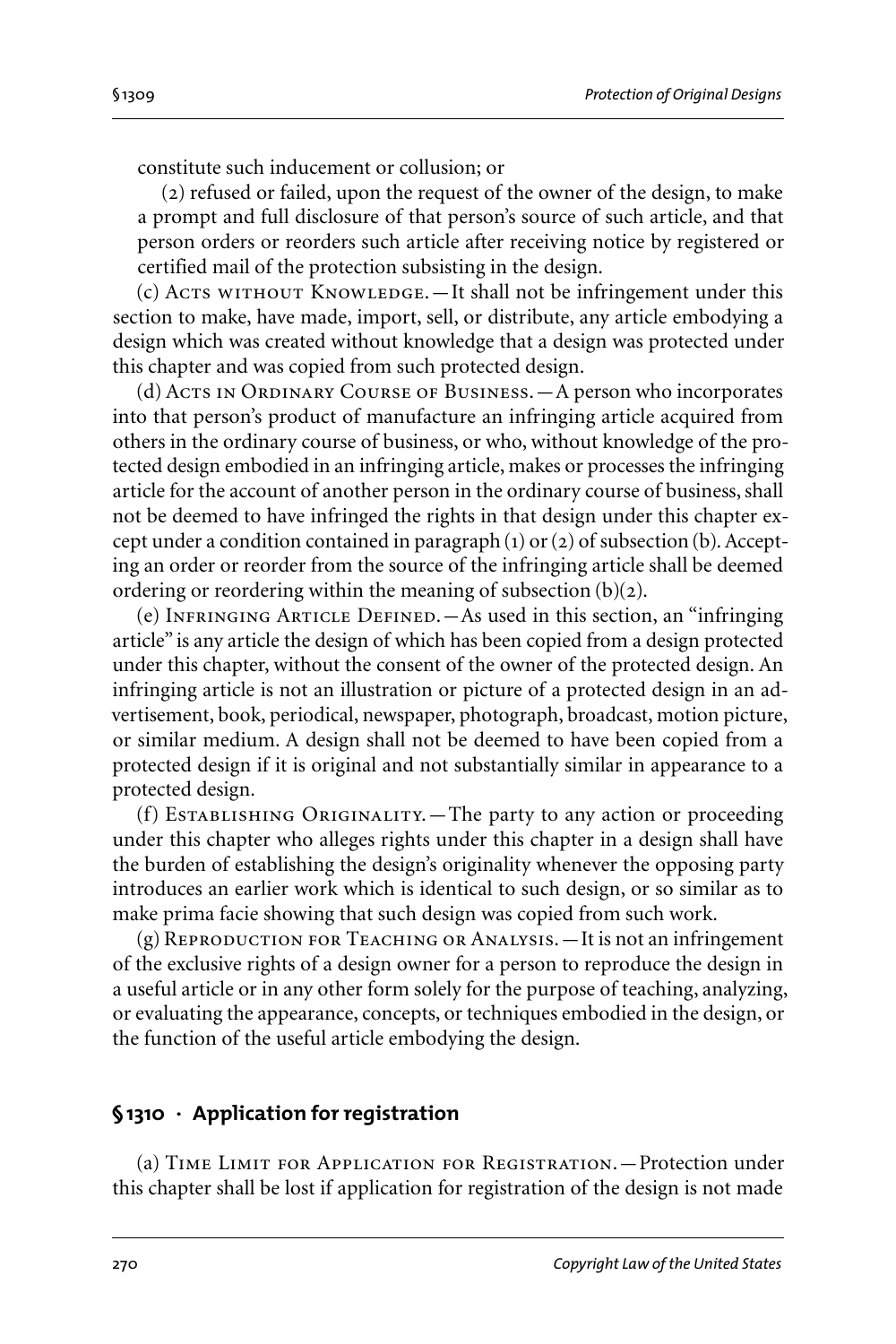within 2 years after the date on which the design is first made public. (b) WHEN DESIGN Is MADE PUBLIC. - A design is made public when an existing useful article embodying the design is anywhere publicly exhibited, publicly distributed, or offered for sale or sold to the public by the owner of the design or

with the owner's consent.

(c) Application by Owner of Design.—Application for registration may be made by the owner of the design.

(d) Contents of Application.—The application for registration shall be made to the Administrator and shall state—

(1) the name and address of the designer or designers of the design;

(2) the name and address of the owner if different from the designer;

(3) the specific name of the useful article embodying the design;

(4) the date, if any, that the design was first made public, if such date was earlier than the date of the application;

(5) affirmation that the design has been fixed in a useful article; and

(6) such other information as may be required by the Administrator.

The application for registration may include a description setting forth the salient features of the design, but the absence of such a description shall not prevent registration under this chapter.

(e) Sworn Statement.—The application for registration shall be accompanied by a statement under oath by the applicant or the applicant's duly authorized agent or representative, setting forth, to the best of the applicant's knowledge and belief—

(1) that the design is original and was created by the designer or designers named in the application;

(2) that the design has not previously been registered on behalf of the applicant or the applicant's predecessor in title; and

(3) that the applicant is the person entitled to protection and to registration under this chapter.

If the design has been made public with the design notice prescribed in section 1306, the statement shall also describe the exact form and position of the design notice.

(f) EFFECT OF ERRORS.  $-(1)$  Error in any statement or assertion as to the utility of the useful article named in the application under this section, the design of which is sought to be registered, shall not affect the protection secured under this chapter.

(2) Errors in omitting a joint designer or in naming an alleged joint designer shall not affect the validity of the registration, or the actual ownership or the protection of the design, unless it is shown that the error occurred with deceptive intent.

(g) Design Made in Scope of Employment.—In a case in which the design was made within the regular scope of the designer's employment and individual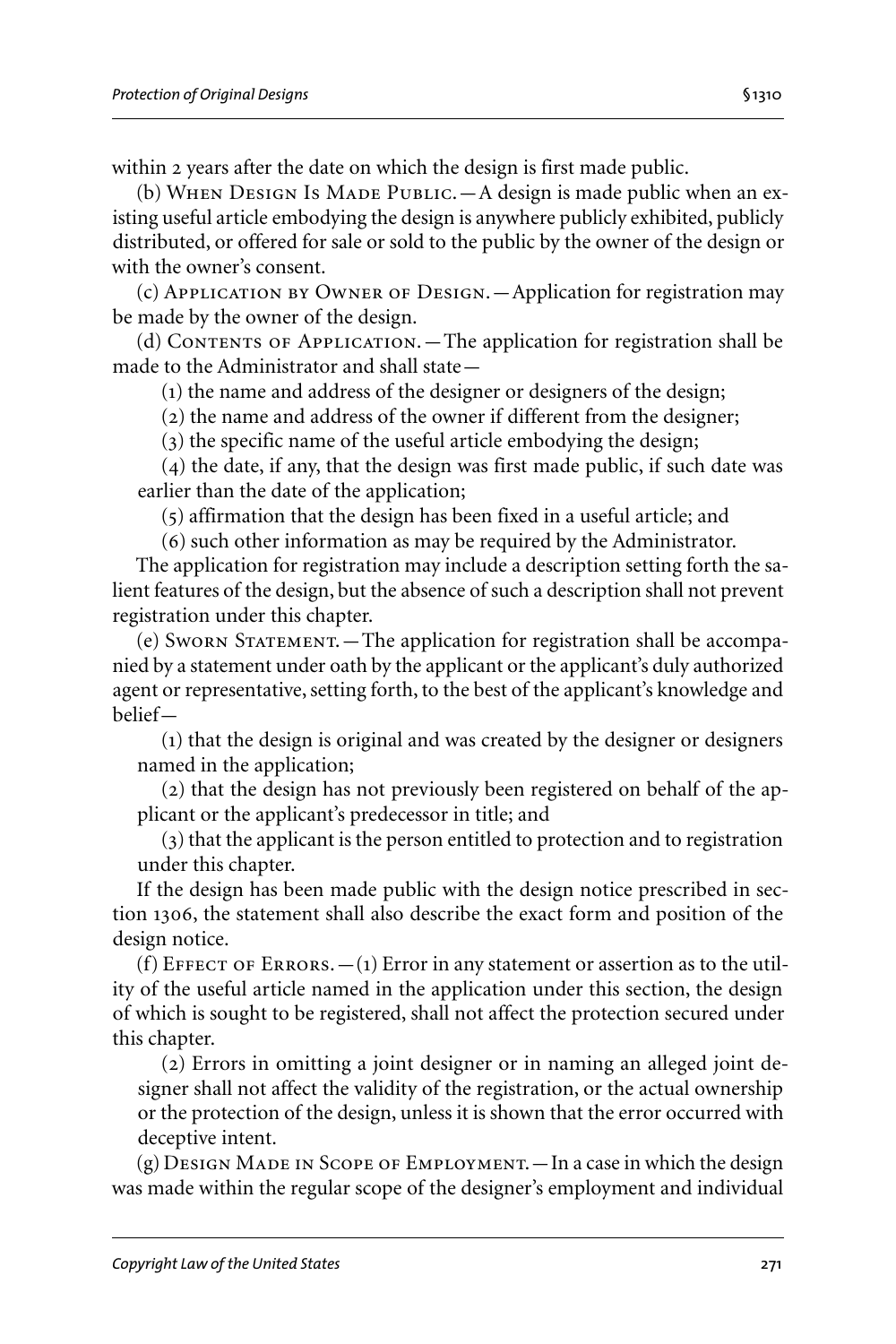authorship of the design is difficult or impossible to ascribe and the application so states, the name and address of the employer for whom the design was made may be stated instead of that of the individual designer.

(h) PICTORIAL REPRESENTATION OF DESIGN. - The application for registration shall be accompanied by two copies of a drawing or other pictorial representation of the useful article embodying the design, having one or more views, adequate to show the design, in a form and style suitable for reproduction, which shall be deemed a part of the application.

(i) Design in More than One Useful Article.—If the distinguishing elements of a design are in substantially the same form in different useful articles, the design shall be protected as to all such useful articles when protected as to one of them, but not more than one registration shall be required for the design.

(j) Application for More than One Design.—More than one design may be included in the same application under such conditions as may be prescribed by the Administrator. For each design included in an application the fee prescribed for a single design shall be paid.

## **§1311 · Benefit of earlier filing date in foreign country**

An application for registration of a design filed in the United States by any person who has, or whose legal representative or predecessor or successor in title has, previously filed an application for registration of the same design in a foreign country which extends to designs of owners who are citizens of the United States, or to applications filed under this chapter, similar protection to that provided under this chapter shall have that same effect as if filed in the United States on the date on which the application was first filed in such foreign country, if the application in the United States is filed within 6 months after the earliest date on which any such foreign application was filed.

## **§1312 · Oaths and acknowledgments**

(a) In GENERAL.  $-$  Oaths and acknowledgments required by this chapter  $-$ 

(1) may be made—

(A) before any person in the United States authorized by law to administer oaths; or

(B) when made in a foreign country, before any diplomatic or consular officer of the United States authorized to administer oaths, or before any official authorized to administer oaths in the foreign country concerned, whose authority shall be proved by a certificate of a diplomatic or consular officer of the United States; and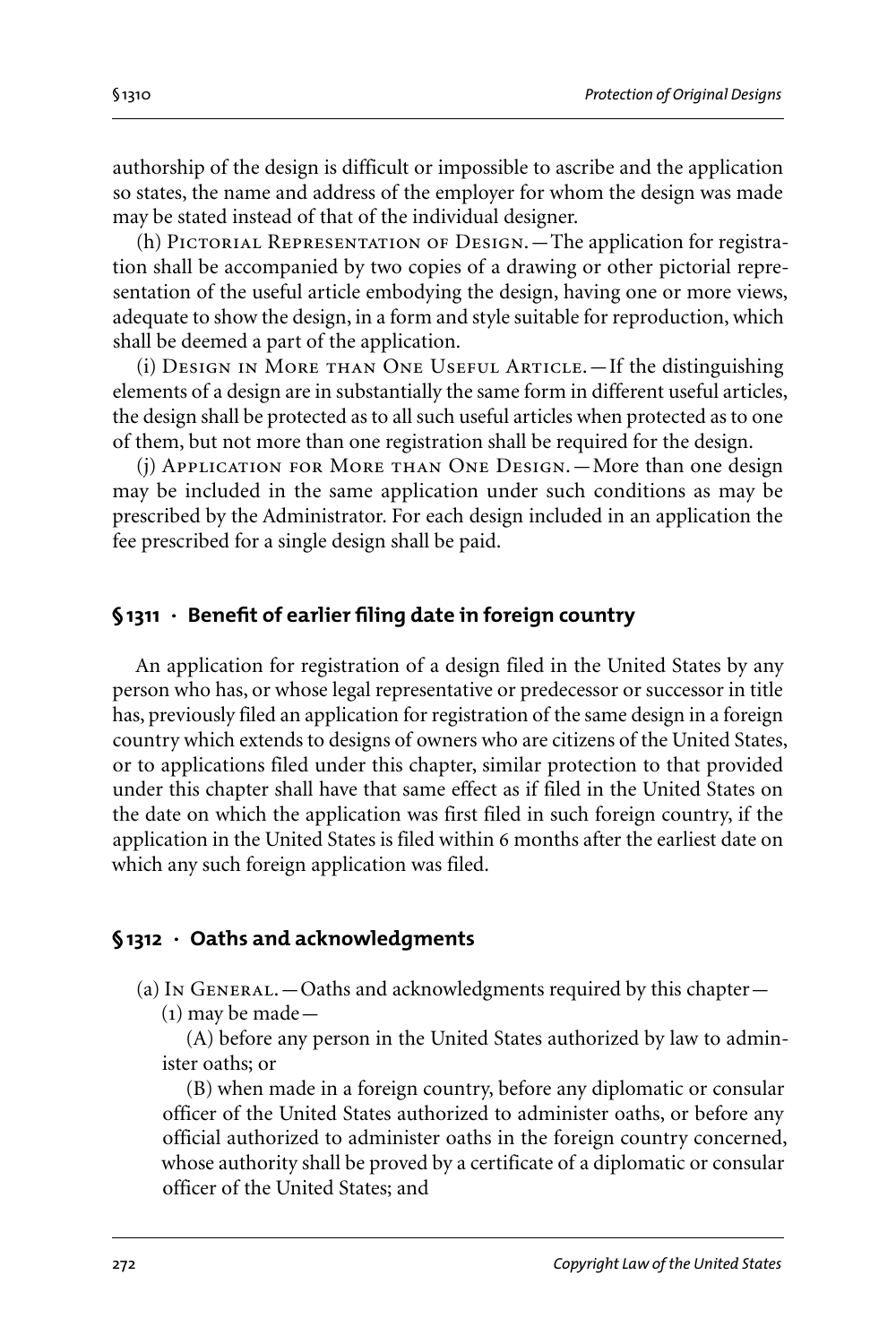(2) shall be valid if they comply with the laws of the State or country where made.

(b) WRITTEN DECLARATION IN LIEU OF OATH. $-(1)$  The Administrator may by rule prescribe that any document which is to be filed under this chapter in the Office of the Administrator and which is required by any law, rule, or other regulation to be under oath, may be subscribed to by a written declaration in such form as the Administrator may prescribe, and such declaration shall be in lieu of the oath otherwise required.

(2) Whenever a written declaration under paragraph (1) is used, the document containing the declaration shall state that willful false statements are punishable by fine or imprisonment, or both, pursuant to section 1001 of title 18, and may jeopardize the validity of the application or document or a registration resulting therefrom.

#### **§1313 · Examination of application and issue or refusal of registration**4

(a) Determination of Registrability of Design; Registration.— Upon the filing of an application for registration in proper form under section 1310, and upon payment of the fee prescribed under section 1316, the Administrator shall determine whether or not the application relates to a design which on its face appears to be subject to protection under this chapter, and, if so, the Register shall register the design. Registration under this subsection shall be announced by publication. The date of registration shall be the date of publication.

(b) Refusal to Register; Reconsideration.—If, in the judgment of the Administrator, the application for registration relates to a design which on its face is not subject to protection under this chapter, the Administrator shall send to the applicant a notice of refusal to register and the grounds for the refusal. Within 3 months after the date on which the notice of refusal is sent, the applicant may, by written request, seek reconsideration of the application. After consideration of such a request, the Administrator shall either register the design or send to the applicant a notice of final refusal to register.

(c) Application to Cancel Registration.—Any person who believes he or she is or will be damaged by a registration under this chapter may, upon payment of the prescribed fee, apply to the Administrator at any time to cancel the registration on the ground that the design is not subject to protection under this chapter, stating the reasons for the request. Upon receipt of an application for cancellation, the Administrator shall send to the owner of the design, as shown in the records of the Office of the Administrator, a notice of the application, and the owner shall have a period of 3 months after the date on which such notice is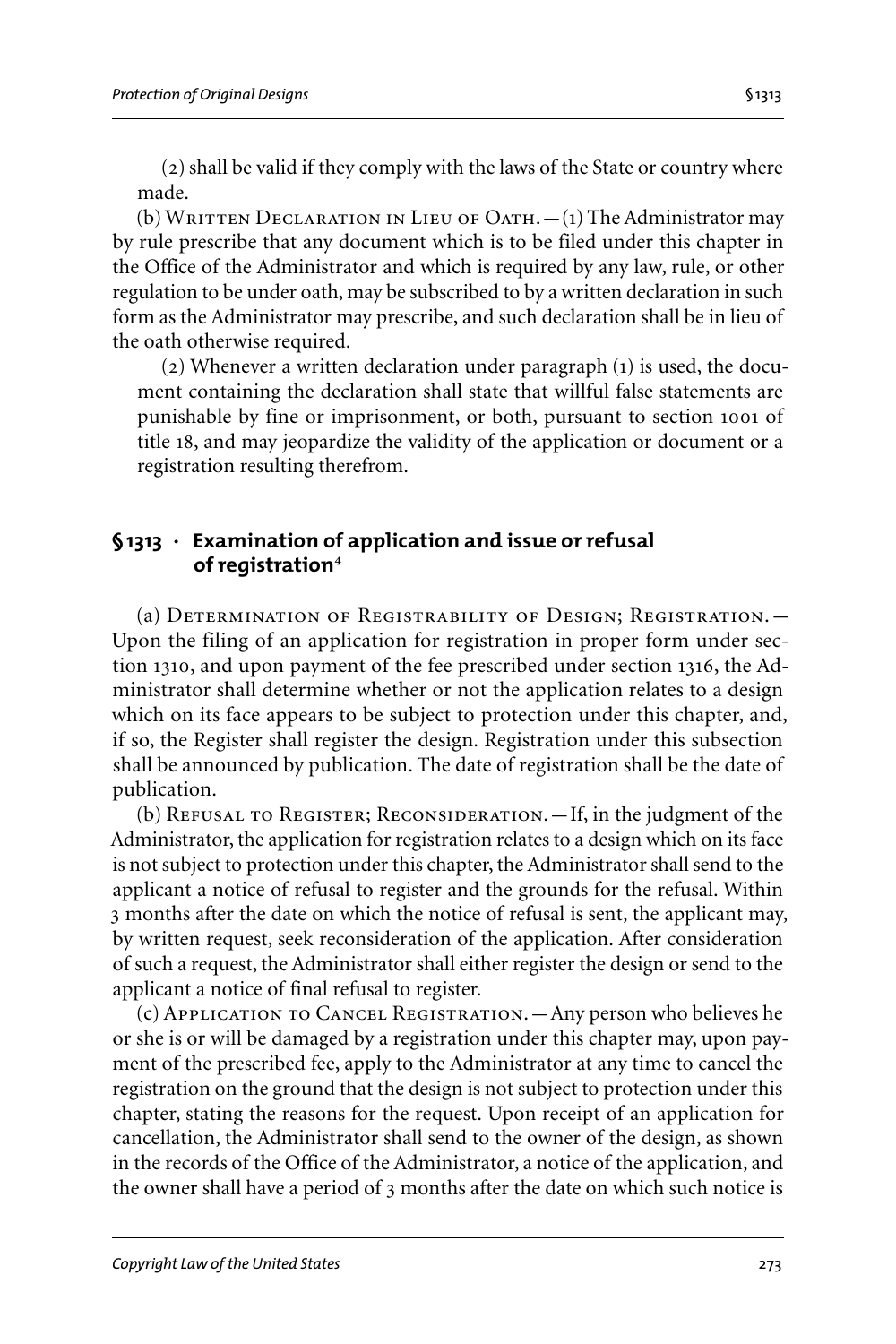mailed in which to present arguments to the Administrator for support of the validity of the registration. The Administrator shall also have the authority to establish, by regulation, conditions under which the opposing parties may appear and be heard in support of their arguments. If, after the periods provided for the presentation of arguments have expired, the Administrator determines that the applicant for cancellation has established that the design is not subject to protection under this chapter, the Administrator shall order the registration stricken from the record. Cancellation under this subsection shall be announced by publication, and notice of the Administrator's final determination with respect to any application for cancellation shall be sent to the applicant and to the owner of record. Costs of the cancellation procedure under this subsection shall be borne by the nonprevailing party or parties, and the Administrator shall have the authority to assess and collect such costs.

## **§1314 · Certification of registration**

Certificates of registration shall be issued in the name of the United States under the seal of the Office of the Administrator and shall be recorded in the official records of the Office. The certificate shall state the name of the useful article, the date of filing of the application, the date of registration, and the date the design was made public, if earlier than the date of filing of the application, and shall contain a reproduction of the drawing or other pictorial representation of the design. If a description of the salient features of the design appears in the application, the description shall also appear in the certificate. A certificate of registration shall be admitted in any court as prima facie evidence of the facts stated in the certificate.

## **§1315 · Publication of announcements and indexes**

(a) Publications of the Administrator.—The Administrator shall publish lists and indexes of registered designs and cancellations of designs and may also publish the drawings or other pictorial representations of registered designs for sale or other distribution.

(b) File of Representatives of Registered Designs.—The Administrator shall establish and maintain a file of the drawings or other pictorial representations of registered designs. The file shall be available for use by the public under such conditions as the Administrator may prescribe.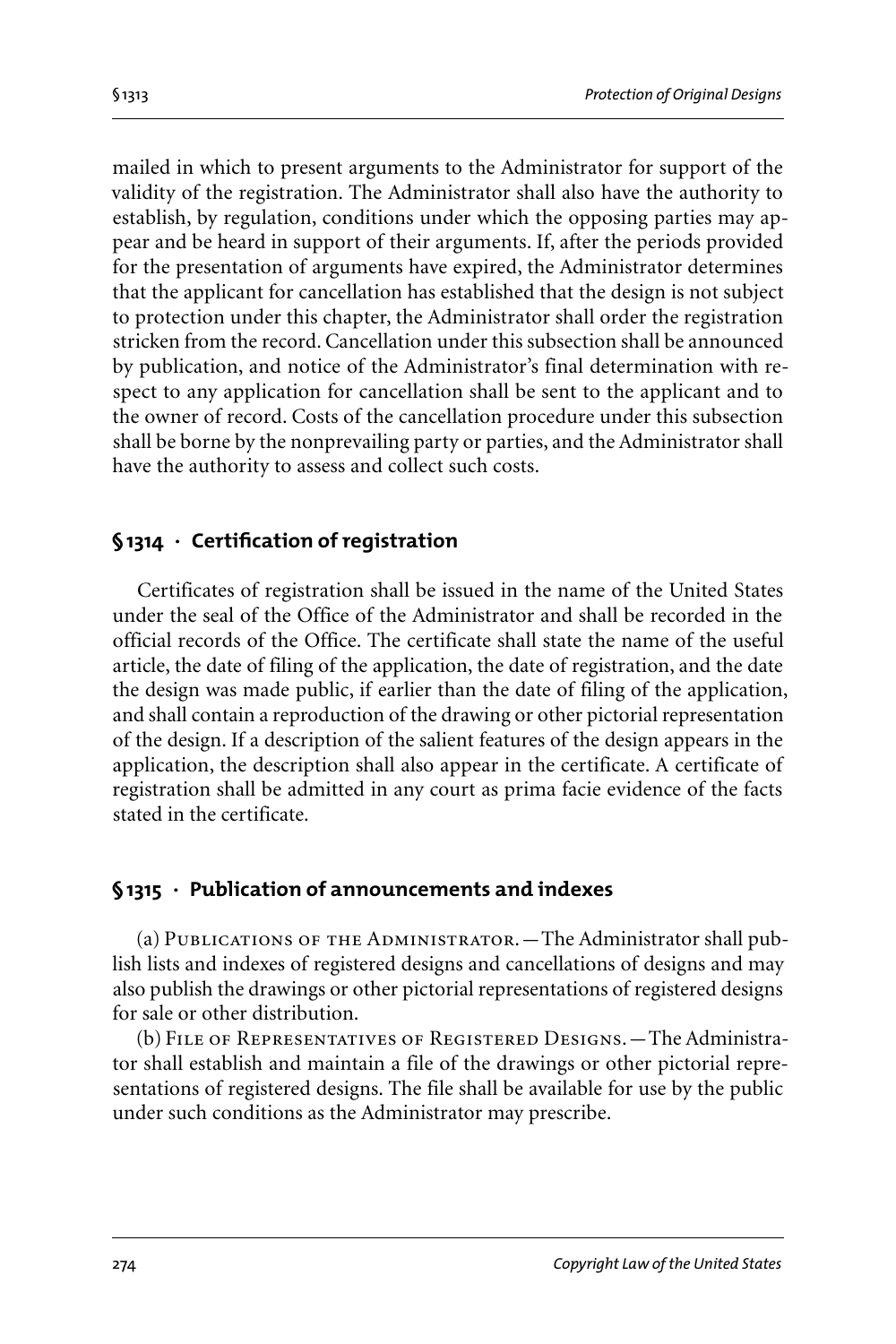## **§1316 · Fees**

The Administrator shall by regulation set reasonable fees for the filing of applications to register designs under this chapter and for other services relating to the administration of this chapter, taking into consideration the cost of providing these services and the benefit of a public record.

## **§1317 · Regulations**

The Administrator may establish regulations for the administration of this chapter.

# **§1318 · Copies of records**

Upon payment of the prescribed fee, any person may obtain a certified copy of any official record of the Office of the Administrator that relates to this chapter. That copy shall be admissible in evidence with the same effect as the original.

# **§1319 · Correction of errors in certificates**

The Administrator may, by a certificate of correction under seal, correct any error in a registration incurred through the fault of the Office, or, upon payment of the required fee, any error of a clerical or typographical nature occurring in good faith but not through the fault of the Office. Such registration, together with the certificate, shall thereafter have the same effect as if it had been originally issued in such corrected form.

## **§1320 · Ownership and transfer**5

(a) Property Right in Design.—The property right in a design subject to protection under this chapter shall vest in the designer, the legal representatives of a deceased designer or of one under legal incapacity, the employer for whom the designer created the design in the case of a design made within the regular scope of the designer's employment, or a person to whom the rights of the designer or of such employer have been transferred. The person in whom the property right is vested shall be considered the owner of the design.

(b) Transfer of Property Right.—The property right in a registered design, or a design for which an application for registration has been or may be filed,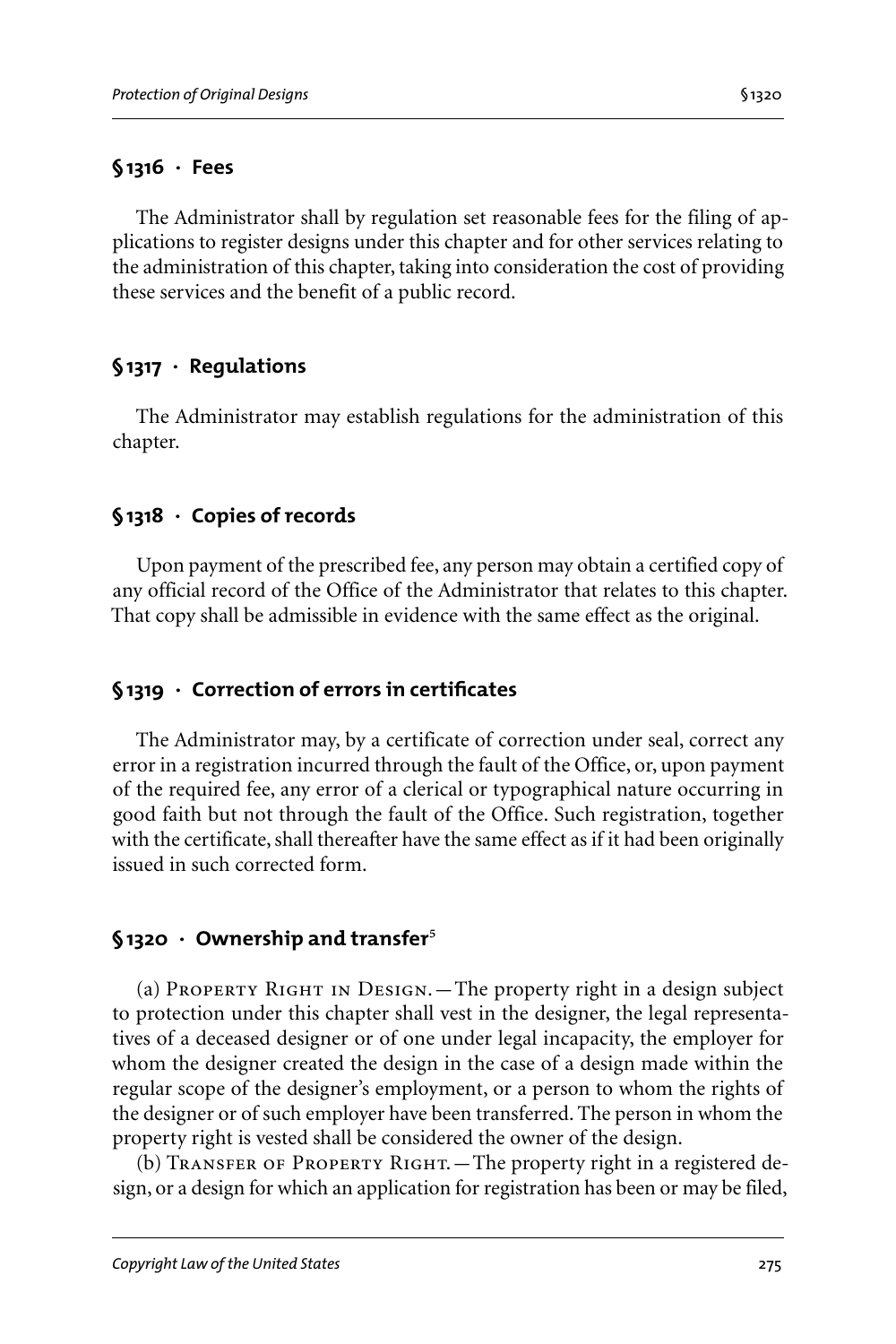may be assigned, granted, conveyed, or mortgaged by an instrument in writing, signed by the owner, or may be bequeathed by will.

(c) Oath or Acknowledgment of Transfer.—An oath or acknowledgment under section 1312 shall be prima facie evidence of the execution of an assignment, grant, conveyance, or mortgage under subsection (b).

(d) Recordation of Transfer.—An assignment, grant, conveyance, or mortgage under subsection (b) shall be void as against any subsequent purchaser or mortgagee for a valuable consideration, unless it is recorded in the Office of the Administrator within 3 months after its date of execution or before the date of such subsequent purchase or mortgage.

# **§1321 · Remedy for infringement**

(a) In General.—The owner of a design is entitled, after issuance of a certificate of registration of the design under this chapter, to institute an action for any infringement of the design.

(b) REVIEW OF REFUSAL TO REGISTER.  $-(1)$  Subject to paragraph (2), the owner of a design may seek judicial review of a final refusal of the Administrator to register the design under this chapter by bringing a civil action, and may in the same action, if the court adjudges the design subject to protection under this chapter, enforce the rights in that design under this chapter.

(2) The owner of a design may seek judicial review under this section if—

(A) the owner has previously duly filed and prosecuted to final refusal an application in proper form for registration of the design;

(B) the owner causes a copy of the complaint in the action to be delivered to the Administrator within 10 days after the commencement of the action; and

(C) the defendant has committed acts in respect to the design which would constitute infringement with respect to a design protected under this chapter.

(c) Administrator as Party to Action.—The Administrator may, at the Administrator's option, become a party to the action with respect to the issue of registrability of the design claim by entering an appearance within 60 days after being served with the complaint, but the failure of the Administrator to become a party shall not deprive the court of jurisdiction to determine that issue.

(d) Use of Arbitration to Resolve Dispute.—The parties to an infringement dispute under this chapter, within such time as may be specified by the Administrator by regulation, may determine the dispute, or any aspect of the dispute, by arbitration. Arbitration shall be governed by title 9. The parties shall give notice of any arbitration award to the Administrator, and such award shall, as between the parties to the arbitration, be dispositive of the issues to which it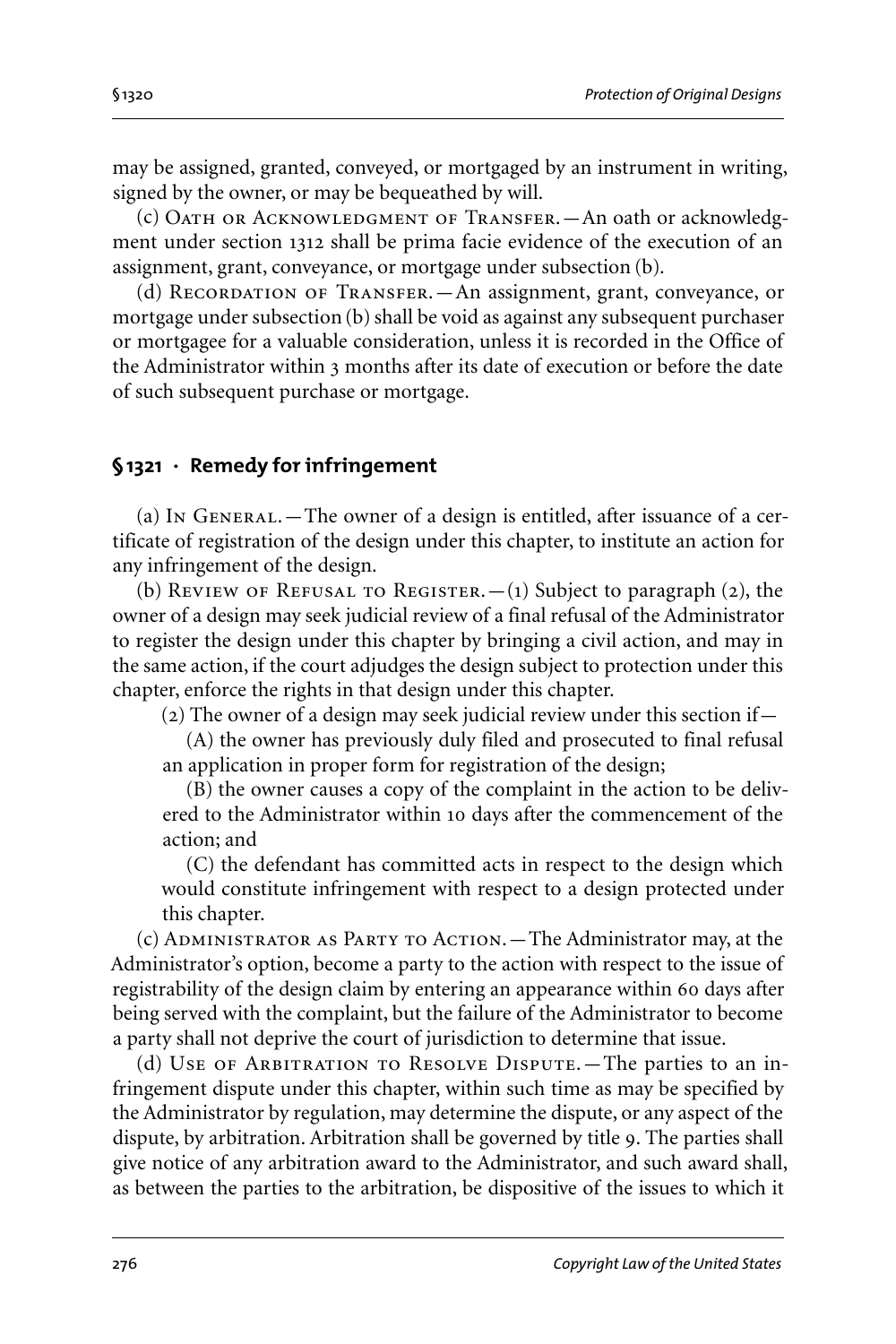relates. The arbitration award shall be unenforceable until such notice is given. Nothing in this subsection shall preclude the Administrator from determining whether a design is subject to registration in a cancellation proceeding under section  $1313(c)$ .

## **§1322 · Injunctions**

(a) In  $G$ ENERAL.—A court having jurisdiction over actions under this chapter may grant injunctions in accordance with the principles of equity to prevent infringement of a design under this chapter, including, in its discretion, prompt relief by temporary restraining orders and preliminary injunctions.

(b) Damages for Injunctive Relief Wrongfully Obtained.—A seller or distributor who suffers damage by reason of injunctive relief wrongfully obtained under this section has a cause of action against the applicant for such injunctive relief and may recover such relief as may be appropriate, including damages for lost profits, cost of materials, loss of good will, and punitive damages in instances where the injunctive relief was sought in bad faith, and, unless the court finds extenuating circumstances, reasonable attorney's fees.

## **§1323 · Recovery for infringement**

(a) Damages.—Upon a finding for the claimant in an action for infringement under this chapter, the court shall award the claimant damages adequate to compensate for the infringement. In addition, the court may increase the damages to such amount, not exceeding \$50,000 or \$1 per copy, whichever is greater, as the court determines to be just. The damages awarded shall constitute compensation and not a penalty. The court may receive expert testimony as an aid to the determination of damages.

(b) INFRINGER's PROFITS. — As an alternative to the remedies provided in subsection (a), the court may award the claimant the infringer's profits resulting from the sale of the copies if the court finds that the infringer's sales are reasonably related to the use of the claimant's design. In such a case, the claimant shall be required to prove only the amount of the infringer's sales and the infringer shall be required to prove its expenses against such sales.

(c) Statute of Limitations.—No recovery under subsection (a) or(b) shall be had for any infringement committed more than 3 years before the date on which the complaint is filed.

(d) ATTORNEY's FEES. — In an action for infringement under this chapter, the court may award reasonable attorney's fees to the prevailing party.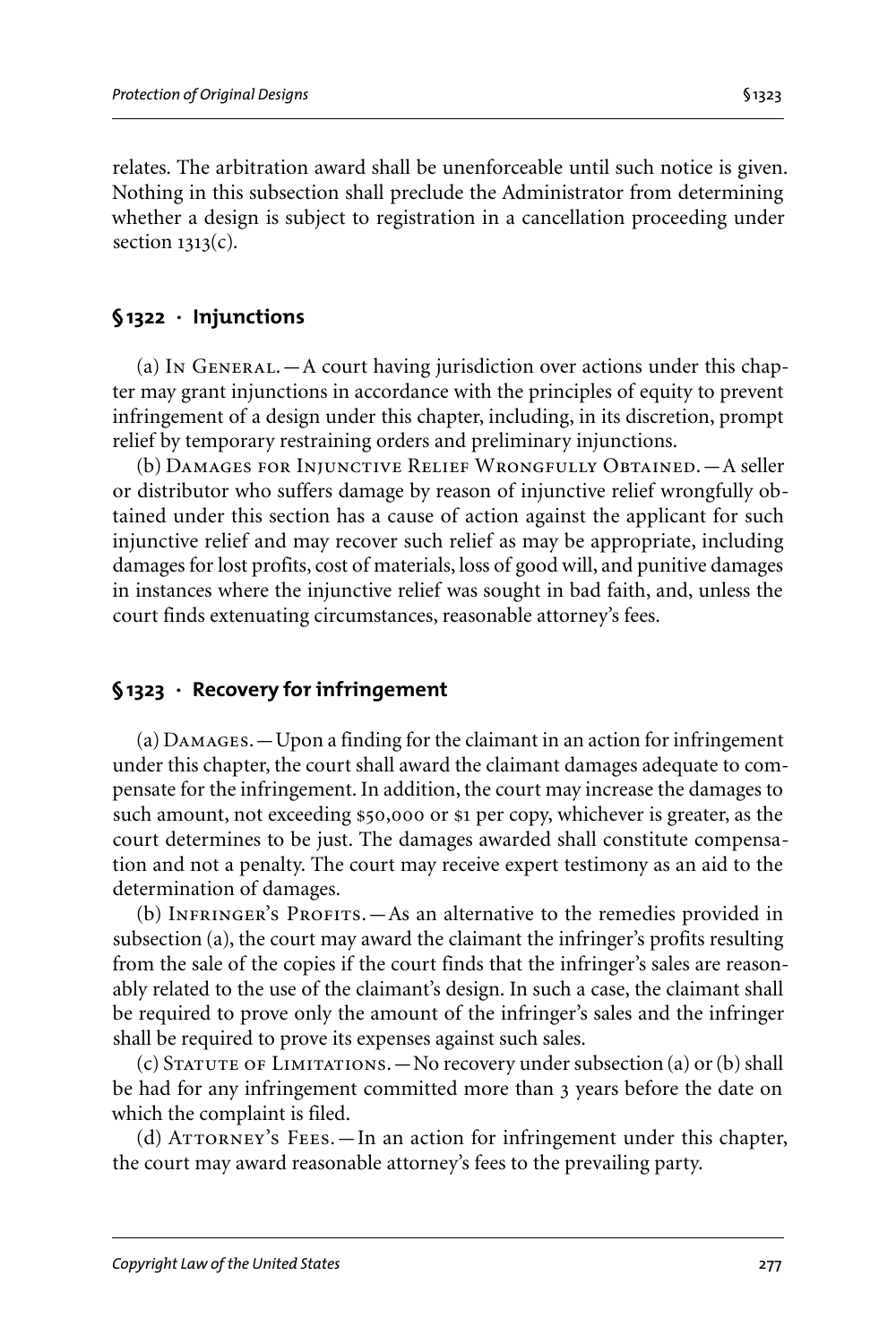(e) Disposition of Infringing and Other Articles.—The court may order that all infringing articles, and any plates, molds, patterns, models, or other means specifically adapted for making the articles, be delivered up for destruction or other disposition as the court may direct.

## **§1324 · Power of court over registration**

In any action involving the protection of a design under this chapter, the court, when appropriate, may order registration of a design under this chapter or the cancellation of such a registration. Any such order shall be certified by the court to the Administrator, who shall make an appropriate entry upon the record.

## **§1325 · Liability for action on registration fraudulently obtained**

Any person who brings an action for infringement knowing that registration of the design was obtained by a false or fraudulent representation materially affecting the rights under this chapter, shall be liable in the sum of \$10,000, or such part of that amount as the court may determine. That amount shall be to compensate the defendant and shall be charged against the plaintiff and paid to the defendant, in addition to such costs and attorney's fees of the defendant as may be assessed by the court.

# **§1326 · Penalty for false marking**

(a) In General.—Whoever, for the purpose of deceiving the public, marks upon, applies to, or uses in advertising in connection with an article made, used, distributed, or sold, a design which is not protected under this chapter, a design notice specified in section 1306, or any other words or symbols importing that the design is protected under this chapter, knowing that the design is not so protected, shall pay a civil fine of not more than \$500 for each such offense.

(b) SUIT BY PRIVATE PERSONS. — Any person may sue for the penalty established by subsection (a), in which event one-half of the penalty shall be awarded to the person suing and the remainder shall be awarded to the United States.

# **§1327 · Penalty for false representation**

Whoever knowingly makes a false representation materially affecting the rights obtainable under this chapter for the purpose of obtaining registration of a de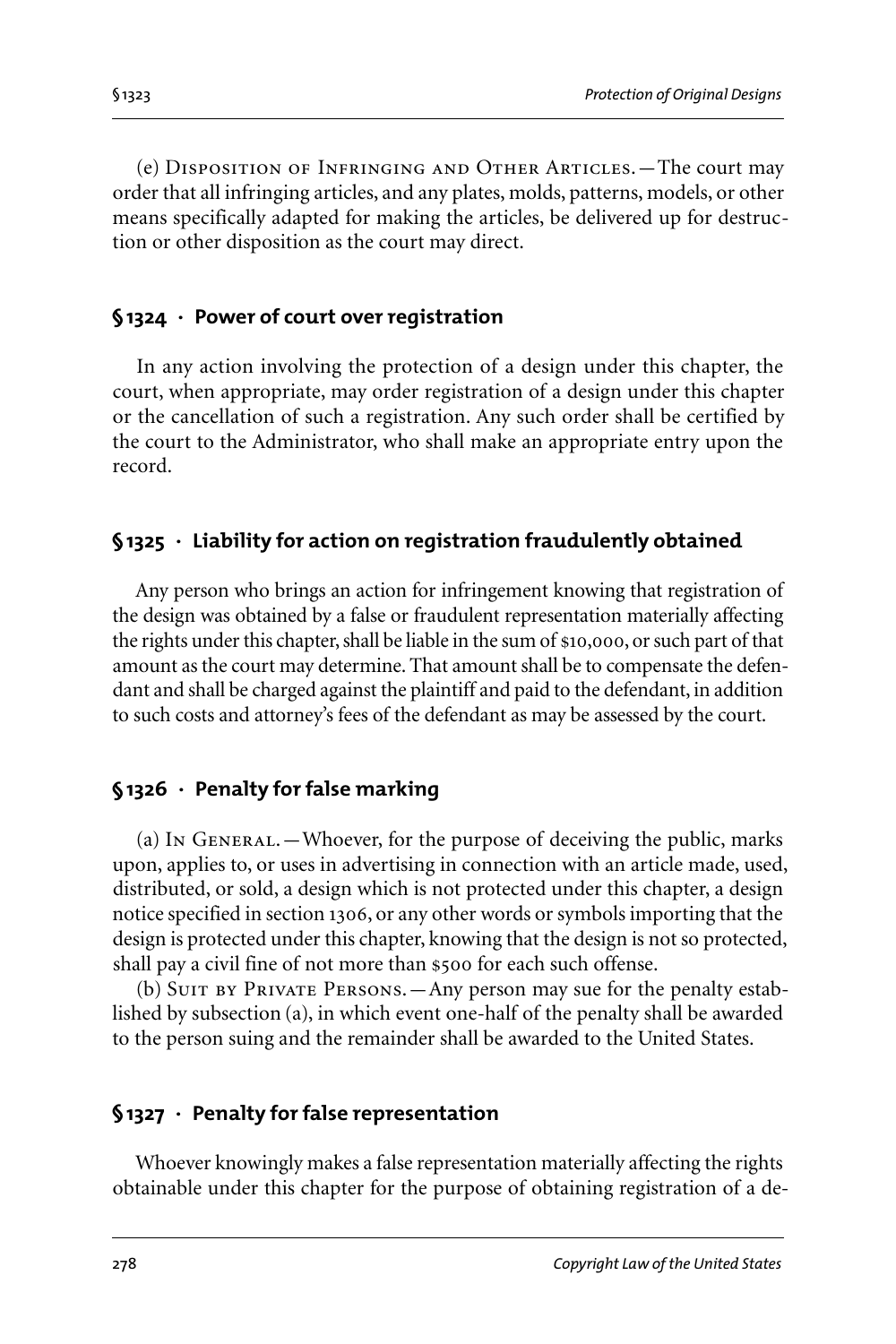sign under this chapter shall pay a penalty of not less than \$500 and not more than \$1,000, and any rights or privileges that individual may have in the design under this chapter shall be forfeited.

## **§1328 · Enforcement by Treasury and Postal Service**

(a) Regulations.—The Secretary of the Treasury and the United States Postal Service shall separately or jointly issue regulations for the enforcement of the rights set forth in section 1308 with respect to importation. Such regulations may require, as a condition for the exclusion of articles from the United States, that the person seeking exclusion take any one or more of the following actions:

(1) Obtain a court order enjoining, or an order of the International Trade Commission under section 337 of the Tariff Act of 1930 excluding, importation of the articles.

(2) Furnish proof that the design involved is protected under this chapter and that the importation of the articles would infringe the rights in the design under this chapter.

(3) Post a surety bond for any injury that may result if the detention or exclusion of the articles proves to be unjustified.

(b) SEIZURE AND FORFEITURE. - Articles imported in violation of the rights set forth in section 1308 are subject to seizure and forfeiture in the same manner as property imported in violation of the customs laws. Any such forfeited articles shall be destroyed as directed by the Secretary of the Treasury or the court, as the case may be, except that the articles may be returned to the country of export whenever it is shown to the satisfaction of the Secretary of the Treasury that the importer had no reasonable grounds for believing that his or her acts constituted a violation of the law.

## **§1329 · Relation to design patent law**

The issuance of a design patent under title 35, United States Code, for an original design for an article of manufacture shall terminate any protection of the original design under this chapter.

## **§1330 · Common law and other rights unaffected**

Nothing in this chapter shall annul or limit—